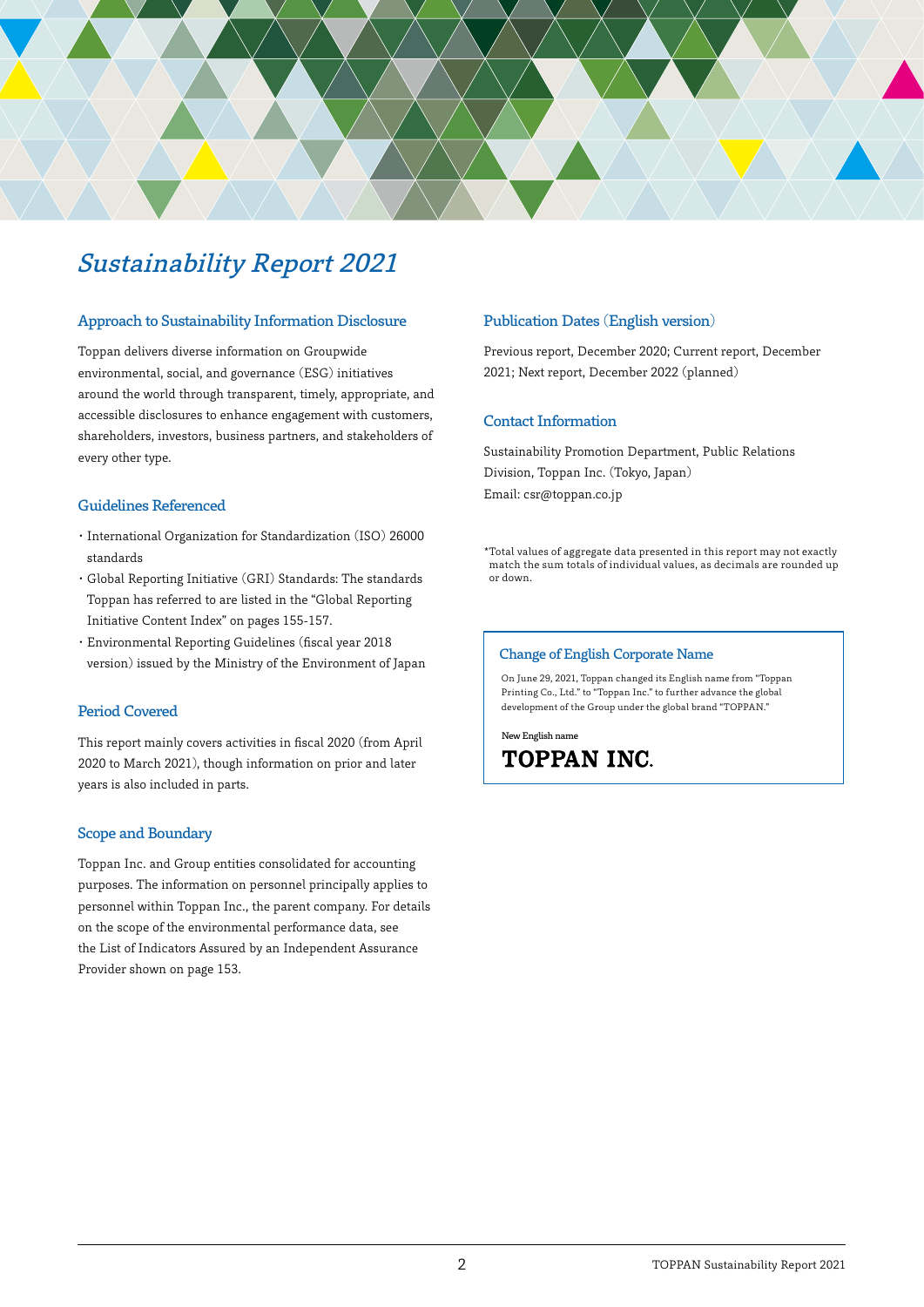# Positioning of the Sustainability Report 2021





### ● Sustainability

### <https://www.toppan.com/en/sustainability/>

Visit this page to see Toppan's Sustainability Report 2021 (PDF), sustainability performance data, and the latest releases related to sustainability.



# ● Sustainability Report 2021

This PDF discloses comprehensive information on Toppan's approach to sustainability, Toppan's framework for sustainability promotion, Toppan's sustainability activity results, and other aspects of the Group's sustainability initiatives. Toppan has reorganized its fiscal 2021 report according to ESG-based categories to present the Group's sustainability information in an easier-to-follow manner.



<https://www.toppan.com/en/ir/material/annual.html>

In addition to financial information, Toppan's Integrated Report presents selected information on the Group's sustainability initiatives.